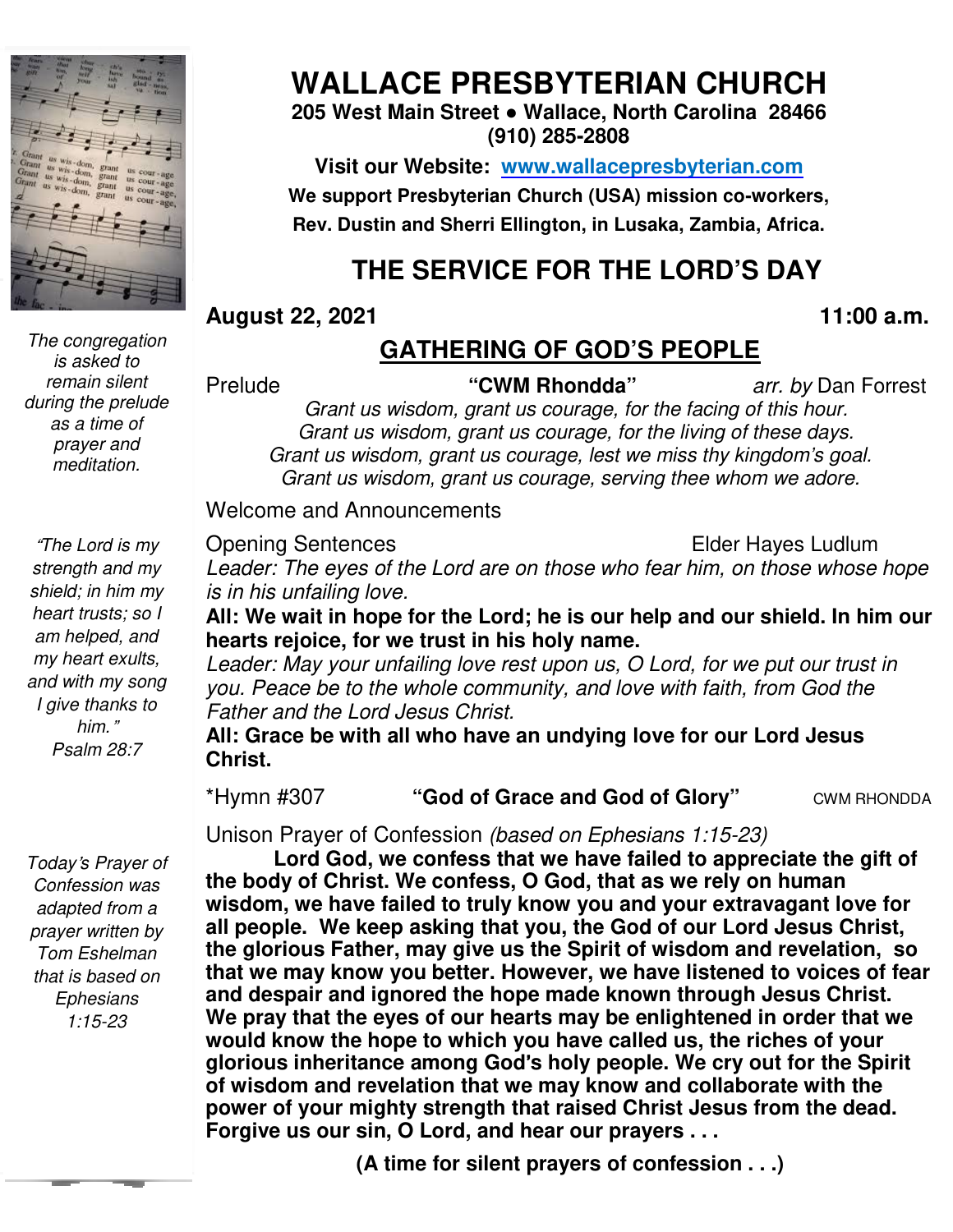*"I love you, O Lord, my strength. The Lord is my rock, my fortress, and my deliverer, my God, my rock in whom I take refuge, my shield, and the horn of my salvation, my stronghold." Psalm 18:1-2* 

Responsive Assurance of Pardon *(based on Ephesians 1:7-8; 2:19-20) Leader: In Jesus Christ we have redemption through his blood, the forgiveness of our trespasses, according to the riches of his grace that he lavished upon us*  **All: So we are no longer strangers and aliens, but citizens with the saints and also members of the household of God, built upon the foundation of the apostles and prophets, with Christ Jesus himself as the cornerstone.**

Gloria Patri **Glory Be to the Father Glory be to the Father, and to the Son, and to the Holy Ghost; as it was in the beginning, is now, and ever shall be, world without end. Amen, amen.** 

#### **PROCLAIMING GOD'S WORD**

Children's Sermon

Prayer for Illumination *(Adapted from Ephesians 1:17-19)*

 **spirit of wisdom and revelation as we come to know you, so that, with the God of our Lord Jesus Christ, the Father of glory, may you give us a eyes of our hearts enlightened, we may know what is the hope to which you have called us, what are the riches of your glorious inheritance among the saints, and what is the immeasurable greatness of your power for us who believe, according to the working of your great power. Amen.** 

Old Testament Lesson *Psalm 33:18-22* Elder Hayes Ludlum Epistle Lesson *Ephesians 6:10-20*

Sermon **TO THE SAINTS IN WALLACE** Dr. Philip K. Gladden "Grant Us Wisdom, Grant Us Courage"

A Time for Silent Reflection

Pastoral Prayer with the Lord's Prayer

 **come, thy will be done, on earth as it is in heaven. Give us this day our Our Father who art in heaven, hallowed be thy name. Thy kingdom daily bread; and forgive us our debts, as we forgive our debtors; and lead us not into temptation, but deliver us from evil. For thine is the kingdom and the power and the glory, forever. Amen.** 

### **GIVING THANKS TO GOD**

Presentation of Tithes and Offerings Feed Our Hungry Children/Backpack Ministry Offering

*light and my salvation; whom shall I fear? The Lord is the stronghold of my life; of whom shall I be afraid? Wait for the Lord; be strong, and let your heart take courage; wait for the Lord!" Psalm 27:1, 14* 

*"The Lord is my* 

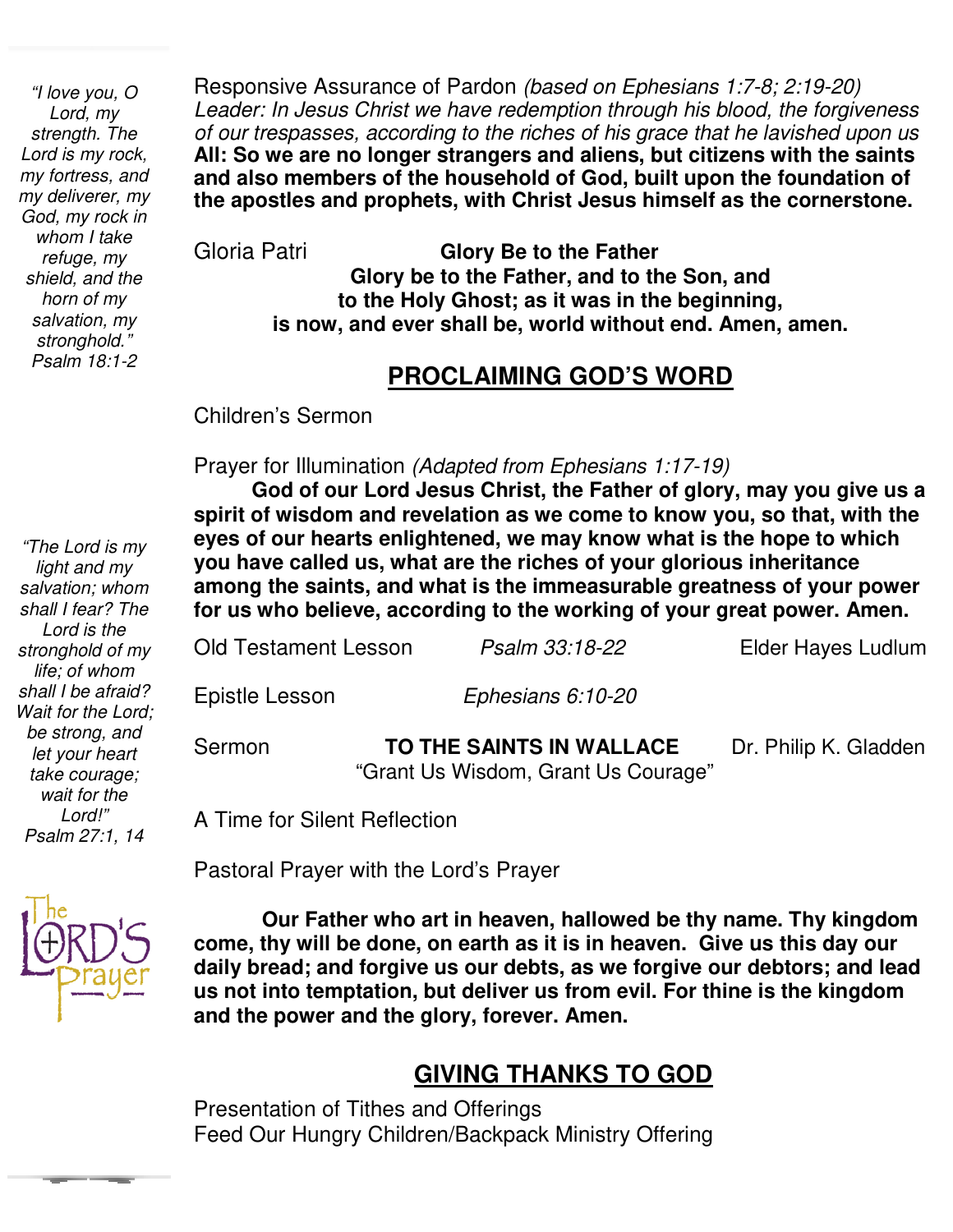*"Do not fear, for I am with you, do not be afraid, for I am your God; I will strengthen you, I will help you, I will uphold you with my victorious right hand." Isaiah 41:10*

**Offertory "Duke Street" and "Darwall"**  *Fight the good fight with all thy might thy might. Christ is the strength, and Christ thy right. Lay hold on life, and it shall be thy joy and crown eternally. Rejoice, the Lord is King! Your Lord and King adore! Rejoice, give thanks, an* Lift up your heart; lift up your voice! Rejoice, again I say, rejoice. **Setting by Larry Shackley** *Christ is the strength, and Christ thy right.*<br>*ay hold on life, and it shall be thy joy and crown eternal.*<br>*Rejoice, the Lord is King! Your Lord and King adore!*<br>*Rejoice, give thanks, and sing, and triumph evermore.* 

\*Doxology and Prayer of Dedication

 *Praise God from whom all blessings flow; Praise Him all creatures here below; Praise Him above ye heavenly host; Praise Father, Son, and Holy Ghost. Amen.* 



The Affirmation of Faith: The Apostles' Creed

**I believe in God the Father Almighty, Maker of heaven and earth.**

**And in Jesus Christ his only Son our Lord; who was conceived by the Holy Ghost, born of the Virgin Mary, suffered under Pontius Pilate, was crucified, dead, and buried; he descended into hell; the third day he rose again from the dead; he ascended into heaven, and sitteth on the right hand of God the Father Almighty;** he ascended into heaven,<br>and sitteth on the right hand of God the Father Almighty;<br>from thence he shall come to judge the quick and the dead. heaven and earth.<br> **heaven and carth**<br> **heavies Christ his only Son our Lord;<br>
conceived by the Holy Ghost,<br>
ne Virgin Mary,<br>
under Pontius Pilate,<br>
ified, dead, and buried;<br>
nded into hell;<br>
day he rose again from the dea** 

**I believe in the Holy Ghost; the holy catholic Church; the communion of saints; the forgiveness of sins; the resurrection of the body; l** believe in the Holy Ghost;<br>the holy catholic Church;<br>the communion of saints;<br>the forgiveness of sins;<br>the resurrection of the body;<br>and the life everlasting. Amen.

| "Be strong, and<br>let your heart<br>take courage, all<br>you who wait for<br>the Lord."<br>Psalm 31:24 | *Hymn #275   | "A Mighty Fortress Is Our God" | EIN' FESTE BURG              |
|---------------------------------------------------------------------------------------------------------|--------------|--------------------------------|------------------------------|
|                                                                                                         | *Benediction |                                |                              |
|                                                                                                         | *Postlude    |                                | *All who are able may stand. |